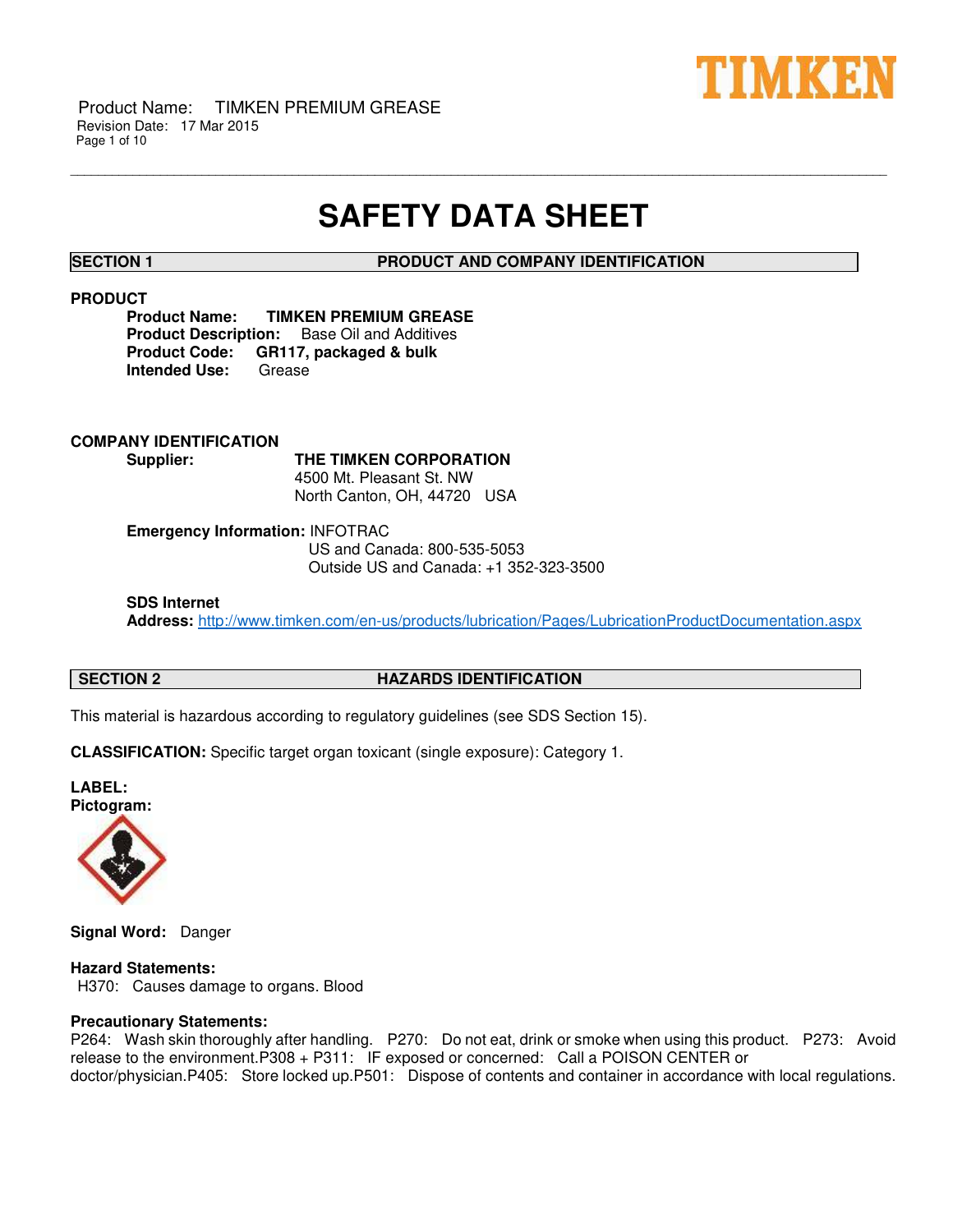

Product Name: TIMKEN PREMIUM GREASE Revision Date: 17 Mar 2015 Page 2 of 10

### **Contains:** SODIUM NITRITE

### **Other hazard information:**

# **HAZARD NOT OTHERWISE CLASSIFIED (HNOC):** None as defined under 29 CFR 1910.1200.

### **PHYSICAL / CHEMICAL HAZARDS**

No significant hazards.

## **HEALTH HAZARDS**

High-pressure injection under skin may cause serious damage. Excessive exposure may result in eye, skin, or respiratory irritation. Secondary amines or materials containing secondary amines should not be added to this product due to the risk of forming nitrosamines, some of which have been shown to be carcinogenic in lab animals.

\_\_\_\_\_\_\_\_\_\_\_\_\_\_\_\_\_\_\_\_\_\_\_\_\_\_\_\_\_\_\_\_\_\_\_\_\_\_\_\_\_\_\_\_\_\_\_\_\_\_\_\_\_\_\_\_\_\_\_\_\_\_\_\_\_\_\_\_\_\_\_\_\_\_\_\_\_\_\_\_\_\_\_\_\_\_\_\_\_\_\_\_\_\_\_\_\_\_\_\_\_\_\_\_\_\_\_\_\_\_\_\_\_\_\_\_\_\_

# **ENVIRONMENTAL HAZARDS**

No significant hazards.

| <b>NFPA Hazard ID:</b> | Health: | Flammability: | Reactivity: 0 |  |
|------------------------|---------|---------------|---------------|--|
| <b>HMIS Hazard ID:</b> | Health: | Flammability: | Reactivity: 0 |  |

**NOTE:** This material should not be used for any other purpose than the intended use in Section 1 without expert advice. Health studies have shown that chemical exposure may cause potential human health risks which may vary from person to person.

### **SECTION 3 COMPOSITION / INFORMATION ON INGREDIENTS**

This material is defined as a mixture.

### **Hazardous Substance(s) or Complex Substance(s) required for disclosure**

| <b>Name</b>                                | CAS#       | Concentration* | <b>GHS Hazard Codes</b> |
|--------------------------------------------|------------|----------------|-------------------------|
| <b>ICALCIUM HYDROXIDE</b>                  | 1305-62-0  | $0.1 - 1\%$    | H315, H318, H335        |
| <b>SODIUM NITRITE</b>                      | 7632-00-0  | $1 - 5\%$      | H271(S), H301, H370,    |
|                                            |            |                | $H400(M$ factor 1)      |
| THIODIETHYLENE BIS(3,5                     | 41484-35-9 | $- < 5\%$      | H413                    |
| I-DI-TERT-BUTYL-4-HYDROXYHYDRO- CINNAMATE) |            |                |                         |

\* All concentrations are percent by weight unless material is a gas. Gas concentrations are in percent by volume.

As per paragraph (i) of 29 CFR 1910.1200, formulation is considered a trade secret and specific chemical identity and exact percentage (concentration) of composition may have been withheld. Specific chemical identity and exact percentage composition will be provided to health professionals, employees, or designated representatives in accordance with applicable provisions of paragraph (i).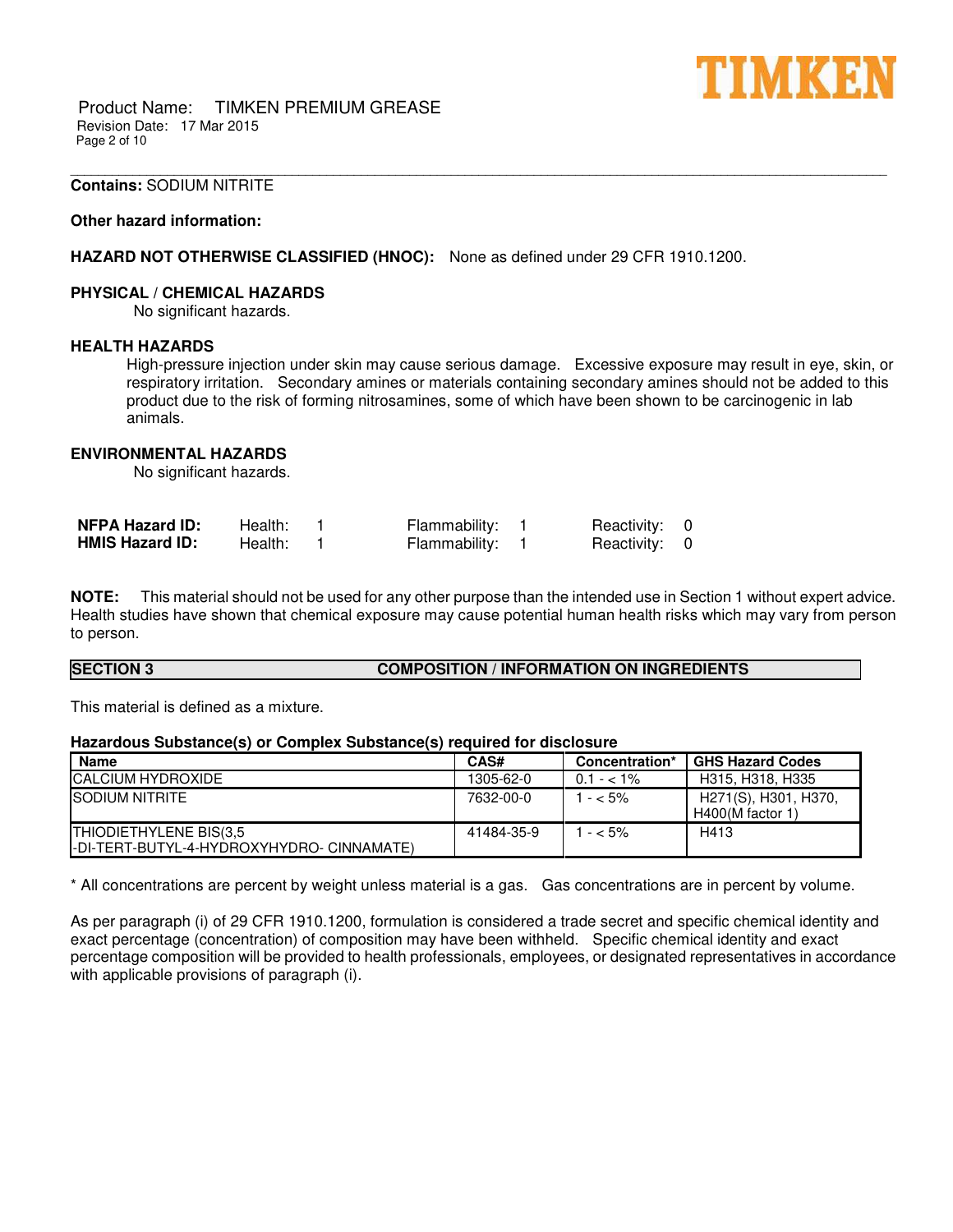

Product Name: TIMKEN PREMIUM GREASE Revision Date: 17 Mar 2015 Page 3 of 10

# **SECTION 4 FIRST AID MEASURES**

\_\_\_\_\_\_\_\_\_\_\_\_\_\_\_\_\_\_\_\_\_\_\_\_\_\_\_\_\_\_\_\_\_\_\_\_\_\_\_\_\_\_\_\_\_\_\_\_\_\_\_\_\_\_\_\_\_\_\_\_\_\_\_\_\_\_\_\_\_\_\_\_\_\_\_\_\_\_\_\_\_\_\_\_\_\_\_\_\_\_\_\_\_\_\_\_\_\_\_\_\_\_\_\_\_\_\_\_\_\_\_\_\_\_\_\_\_\_

### **INHALATION**

Under normal conditions of intended use, this material is not expected to be an inhalation hazard.

# **SKIN CONTACT**

Wash contact areas with soap and water. If product is injected into or under the skin, or into any part of the body, regardless of the appearance of the wound or its size, the individual should be evaluated immediately by a physician as a surgical emergency. Even though initial symptoms from high pressure injection may be minimal or absent, early surgical treatment within the first few hours may significantly reduce the ultimate extent of injury.

# **EYE CONTACT**

Flush thoroughly with water. If irritation occurs, get medical assistance.

# **INGESTION**

Seek immediate medical attention.

**SECTION 5 FIRE FIGHTING MEASURES**

#### **EXTINGUISHING MEDIA**

**Appropriate Extinguishing Media:** Use water fog, foam, dry chemical or carbon dioxide (CO2) to extinguish flames.

**Inappropriate Extinguishing Media:** Straight Streams of Water

#### **FIRE FIGHTING**

**Fire Fighting Instructions:** Evacuate area. Prevent runoff from fire control or dilution from entering streams, sewers, or drinking water supply. Firefighters should use standard protective equipment and in enclosed spaces, self-contained breathing apparatus (SCBA). Use water spray to cool fire exposed surfaces and to protect personnel.

**Unusual Fire Hazards:** Hazardous material. Firefighters should consider protective equipment indicated in Section 8.

**Hazardous Combustion Products:** Aldehydes, Oxides of carbon, Smoke, Fume, Sulfur oxides, incomplete combustion products

#### **FLAMMABILITY PROPERTIES**

**Flash Point [Method]:** 221°C (430°F) [EST. FOR OIL, ASTM D-92 (COC)] **Flammable Limits (Approximate volume % in air):** LEL: N/D UEL: N/D **Autoignition Temperature:** N/D

#### **SECTION 6 ACCIDENTAL RELEASE MEASURES**

# **NOTIFICATION PROCEDURES**

In the event of a spill or accidental release, notify relevant authorities in accordance with all applicable regulations. US regulations require reporting releases of this material to the environment which exceed the applicable reportable quantity or oil spills which could reach any waterway including intermittent dry creeks. The National Response Center can be reached at (800)424-8802.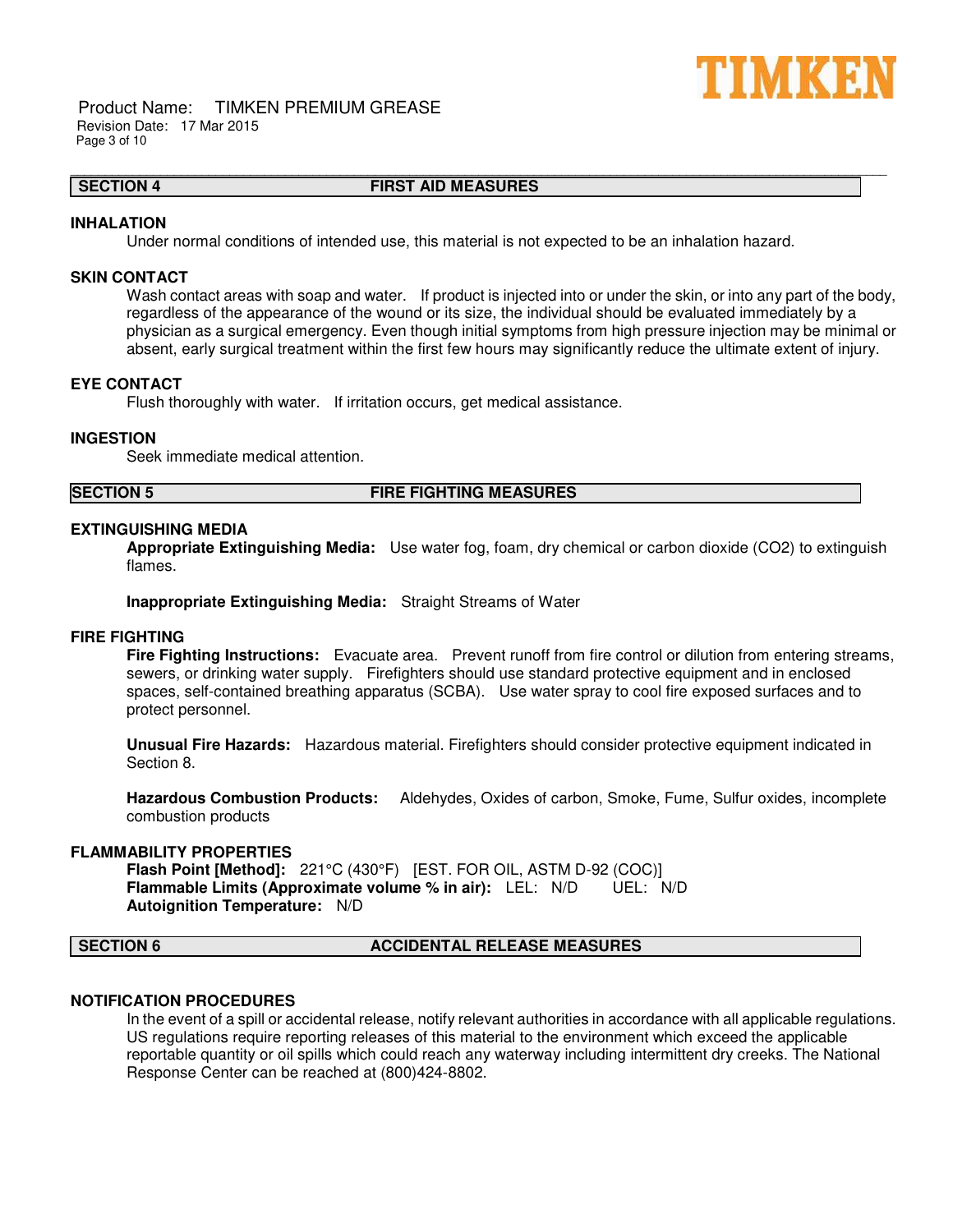

Product Name: TIMKEN PREMIUM GREASE Revision Date: 17 Mar 2015 Page 4 of 10

# **PROTECTIVE MEASURES**

Avoid contact with spilled material. Warn or evacuate occupants in surrounding and downwind areas if required due to toxicity or flammability of the material. See Section 5 for fire fighting information. See the Hazard Identification Section for Significant Hazards. See Section 4 for First Aid Advice. See Section 8 for advice on the minimum requirements for personal protective equipment. Additional protective measures may be necessary, depending on the specific circumstances and/or the expert judgment of the emergency responders.

\_\_\_\_\_\_\_\_\_\_\_\_\_\_\_\_\_\_\_\_\_\_\_\_\_\_\_\_\_\_\_\_\_\_\_\_\_\_\_\_\_\_\_\_\_\_\_\_\_\_\_\_\_\_\_\_\_\_\_\_\_\_\_\_\_\_\_\_\_\_\_\_\_\_\_\_\_\_\_\_\_\_\_\_\_\_\_\_\_\_\_\_\_\_\_\_\_\_\_\_\_\_\_\_\_\_\_\_\_\_\_\_\_\_\_\_\_\_

For emergency responders: Respiratory protection: respiratory protection will be necessary only in special cases, e.g., formation of mists. Half-face or full-face respirator with filter(s) for dust/organic vapor or Self Contained Breathing Apparatus (SCBA) can be used depending on the size of spill and potential level of exposure. If the exposure cannot be completely characterized or an oxygen deficient atmosphere is possible or anticipated, SCBA is recommended. Work gloves that are resistant to hydrocarbons are recommended. Gloves made of polyvinyl acetate (PVA) are not water-resistant and are not suitable for emergency use. Chemical goggles are recommended if splashes or contact with eyes is possible. Small spills: normal antistatic work clothes are usually adequate. Large spills: full body suit of chemical resistant, antistatic material is recommended.

# **SPILL MANAGEMENT**

**Land Spill:** Scrape up spilled material with shovels into a suitable container for recycle or disposal.

**Water Spill:** Stop leak if you can do it without risk. Confine the spill immediately with booms. Warn other shipping. Skim from surface.

Water spill and land spill recommendations are based on the most likely spill scenario for this material; however, geographic conditions, wind, temperature, (and in the case of a water spill) wave and current direction and speed may greatly influence the appropriate action to be taken. For this reason, local experts should be consulted. Note: Local regulations may prescribe or limit action to be taken.

# **ENVIRONMENTAL PRECAUTIONS**

Prevent entry into waterways, sewers, basements or confined areas.

# **SECTION 7 HANDLING AND STORAGE**

### **HANDLING**

Prevent small spills and leakage to avoid slip hazard. See Section 11 for Toxicological Data. Contains Sodium nitrite. Do not add amines which may form cancer causing nitrosamines.

**Static Accumulator:** This material is not a static accumulator.

# **STORAGE**

Do not store in open or unlabeled containers.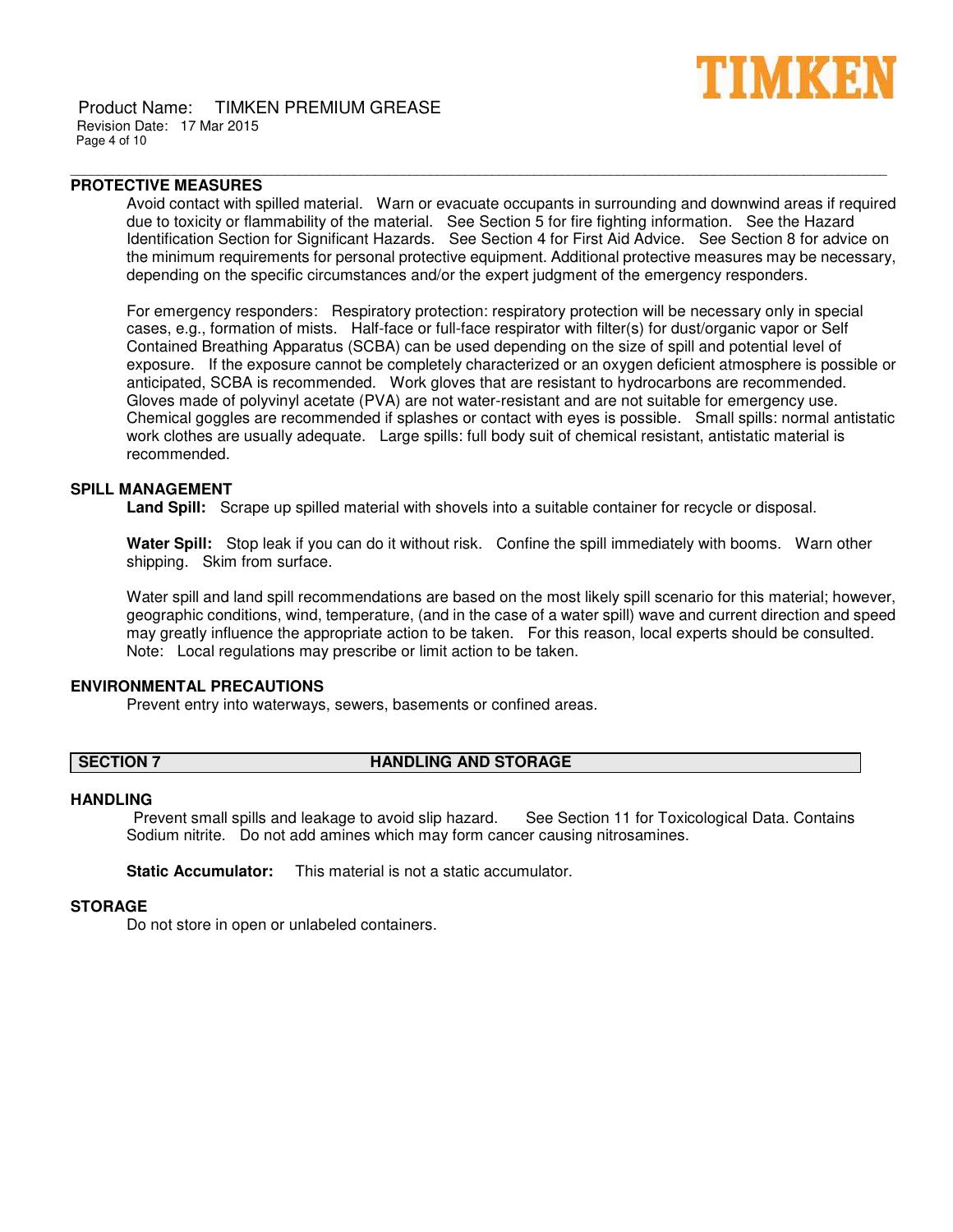

Product Name: TIMKEN PREMIUM GREASE Revision Date: 17 Mar 2015 Page 5 of 10

# **SECTION 8 EXPOSURE CONTROLS / PERSONAL PROTECTION**

# **EXPOSURE LIMIT VALUES**

### **Exposure limits/standards (Note: Exposure limits are not additive)**

| <b>Substance Name</b> | Form                    | Limit / Standard |                     | <b>NOTE</b> | <b>Source</b> |              |
|-----------------------|-------------------------|------------------|---------------------|-------------|---------------|--------------|
| I CALCIUM HYDROXIDE   | Respirable<br>fraction. | <b>TWA</b>       | $5 \,\mathrm{mg/m}$ |             | N/A           | OSHA Z1      |
| CALCIUM HYDROXIDE     | Total dust.             | <b>TWA</b>       | 15 mg/m $3$         |             | N/A           | OSHA Z1      |
| I CALCIUM HYDROXIDE   |                         | TWA              | $5 \text{ mg/m}$    |             | N/A           | <b>ACGIH</b> |

\_\_\_\_\_\_\_\_\_\_\_\_\_\_\_\_\_\_\_\_\_\_\_\_\_\_\_\_\_\_\_\_\_\_\_\_\_\_\_\_\_\_\_\_\_\_\_\_\_\_\_\_\_\_\_\_\_\_\_\_\_\_\_\_\_\_\_\_\_\_\_\_\_\_\_\_\_\_\_\_\_\_\_\_\_\_\_\_\_\_\_\_\_\_\_\_\_\_\_\_\_\_\_\_\_\_\_\_\_\_\_\_\_\_\_\_\_\_

NOTE: Limits/standards shown for guidance only. Follow applicable regulations.

No biological limits allocated.

# **ENGINEERING CONTROLS**

The level of protection and types of controls necessary will vary depending upon potential exposure conditions. Control measures to consider: No special requirements under ordinary conditions of use and with adequate ventilation.

# **PERSONAL PROTECTION**

Personal protective equipment selections vary based on potential exposure conditions such as applications, handling practices, concentration and ventilation. Information on the selection of protective equipment for use with this material, as provided below, is based upon intended, normal usage.

**Respiratory Protection:** If engineering controls do not maintain airborne contaminant concentrations at a level which is adequate to protect worker health, an approved respirator may be appropriate. Respirator selection, use, and maintenance must be in accordance with regulatory requirements, if applicable. Types of respirators to be considered for this material include:

No protection is ordinarily required under normal conditions of use and with adequate ventilation.

For high airborne concentrations, use an approved supplied-air respirator, operated in positive pressure mode. Supplied air respirators with an escape bottle may be appropriate when oxygen levels are inadequate, gas/vapor warning properties are poor, or if air purifying filter capacity/rating may be exceeded.

**Hand Protection:** Any specific glove information provided is based on published literature and glove manufacturer data. Glove suitability and breakthrough time will differ depending on the specific use conditions. Contact the glove manufacturer for specific advice on glove selection and breakthrough times for your use conditions. Inspect and replace worn or damaged gloves. The types of gloves to be considered for this material include: No protection is ordinarily required under normal conditions of use.

**Eye Protection:** If contact is likely, safety glasses with side shields are recommended.

**Skin and Body Protection:** Any specific clothing information provided is based on published literature or manufacturer data. The types of clothing to be considered for this material include:

No skin protection is ordinarily required under normal conditions of use. In accordance with good industrial hygiene practices, precautions should be taken to avoid skin contact.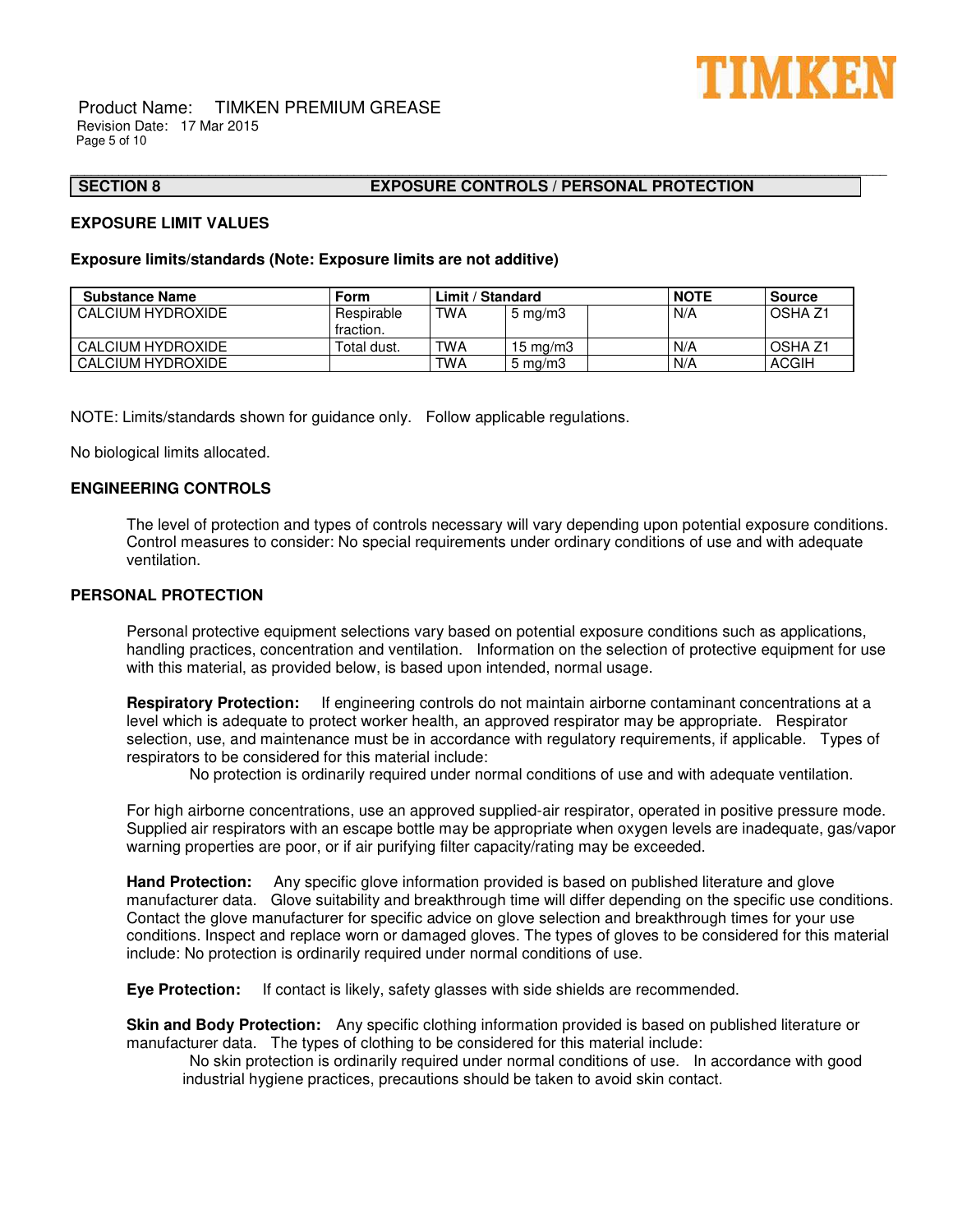

Product Name: TIMKEN PREMIUM GREASE Revision Date: 17 Mar 2015 Page 6 of 10

> **Specific Hygiene Measures:** Always observe good personal hygiene measures, such as washing after handling the material and before eating, drinking, and/or smoking. Routinely wash work clothing and protective equipment to remove contaminants. Discard contaminated clothing and footwear that cannot be cleaned. Practice good housekeeping.

### **ENVIRONMENTAL CONTROLS**

Comply with applicable environmental regulations limiting discharge to air, water and soil. Protect the environment by applying appropriate control measures to prevent or limit emissions.

\_\_\_\_\_\_\_\_\_\_\_\_\_\_\_\_\_\_\_\_\_\_\_\_\_\_\_\_\_\_\_\_\_\_\_\_\_\_\_\_\_\_\_\_\_\_\_\_\_\_\_\_\_\_\_\_\_\_\_\_\_\_\_\_\_\_\_\_\_\_\_\_\_\_\_\_\_\_\_\_\_\_\_\_\_\_\_\_\_\_\_\_\_\_\_\_\_\_\_\_\_\_\_\_\_\_\_\_\_\_\_\_\_\_\_\_\_\_

# **SECTION 9 PHYSICAL AND CHEMICAL PROPERTIES**

**Note: Physical and chemical properties are provided for safety, health and environmental considerations only and may not fully represent product specifications. Contact the Supplier for additional information.**

### **GENERAL INFORMATION**

**Physical State:** Solid **Form:** Semi-fluid **Color:** Tan **Odor:** Characteristic **Odor Threshold:** N/D

### **IMPORTANT HEALTH, SAFETY, AND ENVIRONMENTAL INFORMATION**

**Relative Density (at 15 °C):** 0.92 **Flammability (Solid, Gas): N/A**<br>**Flash Point [Method]:** 221° **Flash Point [Method]:** 221°C (430°F) [EST. FOR OIL, ASTM D-92 (COC)] **Flammable Limits (Approximate volume % in air):** LEL: N/D UEL: N/D **Autoignition Temperature:** N/D **Boiling Point / Range: Decomposition Temperature:** N/D **Vapor Density (Air = 1):** N/D **Vapor Pressure:** < 0.013 kPa (0.1 mm Hg) at 20 °C **Evaporation Rate (n-butyl acetate = 1):** N/D **pH:** N/A **Log Pow (n-Octanol/Water Partition Coefficient):** > 3.5 **Solubility in Water:** Negligible **Viscosity:** [N/D at 40 °C] | 14.7 cSt (14.7 mm2/sec) at 100°C **Oxidizing Properties:** See Hazards Identification Section.

# **OTHER INFORMATION**

**Freezing Point:** N/D **Melting Point:** N/D **DMSO Extract (mineral oil only), IP-346:** < 3 %wt

### **SECTION 10 STABILITY AND REACTIVITY**

**REACTIVITY:** See sub-sections below.

**STABILITY:** Material is stable under normal conditions.

**CONDITIONS TO AVOID:** Excessive heat. High energy sources of ignition.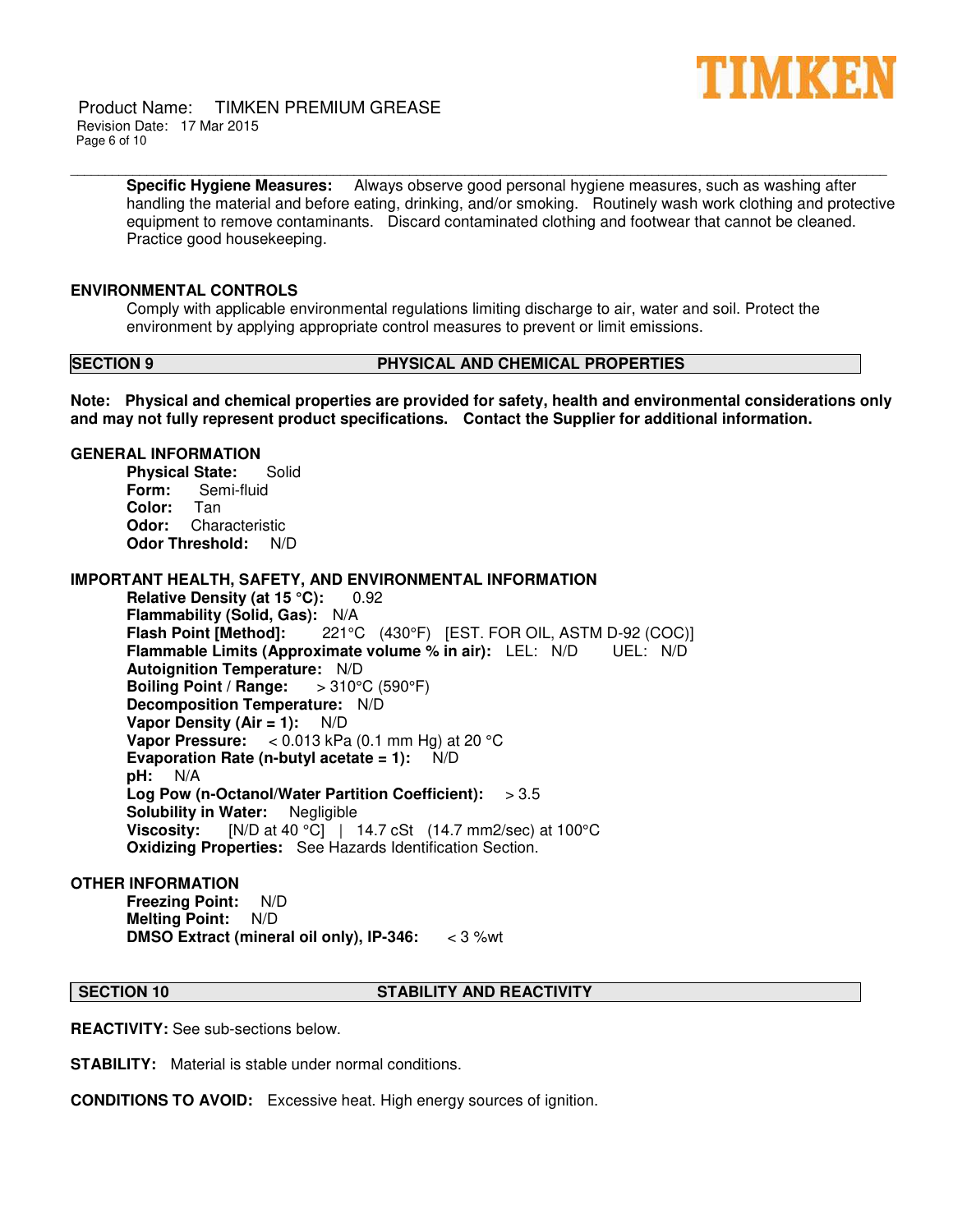

### **MATERIALS TO AVOID:** Strong oxidizers, Amines

**HAZARDOUS DECOMPOSITION PRODUCTS:** Material does not decompose at ambient temperatures.

**POSSIBILITY OF HAZARDOUS REACTIONS:** Hazardous polymerization will not occur.

# **SECTION 11 TOXICOLOGICAL INFORMATION**

\_\_\_\_\_\_\_\_\_\_\_\_\_\_\_\_\_\_\_\_\_\_\_\_\_\_\_\_\_\_\_\_\_\_\_\_\_\_\_\_\_\_\_\_\_\_\_\_\_\_\_\_\_\_\_\_\_\_\_\_\_\_\_\_\_\_\_\_\_\_\_\_\_\_\_\_\_\_\_\_\_\_\_\_\_\_\_\_\_\_\_\_\_\_\_\_\_\_\_\_\_\_\_\_\_\_\_\_\_\_\_\_\_\_\_\_\_\_

### **INFORMATION ON TOXICOLOGICAL EFFECTS**

| <b>Hazard Class</b>                                               | <b>Conclusion / Remarks</b>                                                                                       |
|-------------------------------------------------------------------|-------------------------------------------------------------------------------------------------------------------|
| Inhalation                                                        |                                                                                                                   |
| Acute Toxicity: No end point data for<br>material.                | Minimally Toxic. Based on assessment of the components.                                                           |
| Irritation: No end point data for material.                       |                                                                                                                   |
| Ingestion                                                         |                                                                                                                   |
| Acute Toxicity: No end point data for material.                   | Moderately toxic. Based on assessment of the components.                                                          |
| Skin                                                              |                                                                                                                   |
| Acute Toxicity: No end point data for material.                   | Minimally Toxic. Based on assessment of the components.                                                           |
| Skin Corrosion/Irritation: No end point data<br>for material.     | Negligible irritation to skin at ambient temperatures. Based on<br>assessment of the components.                  |
| Eye                                                               |                                                                                                                   |
| Serious Eye Damage/Irritation: No end point<br>data for material. | May cause mild, short-lasting discomfort to eyes. Based on<br>assessment of the components.                       |
| <b>Sensitization</b>                                              |                                                                                                                   |
| Respiratory Sensitization: No end point data<br>for material.     | Not expected to be a respiratory sensitizer.                                                                      |
| Skin Sensitization: No end point data for<br>material.            | Not expected to be a skin sensitizer. Based on assessment of the<br>components.                                   |
| Aspiration: Data available.                                       | Not expected to be an aspiration hazard. Based on<br>physico-chemical properties of the material.                 |
| Germ Cell Mutagenicity: No end point data<br>for material.        | Not expected to be a germ cell mutagen. Based on assessment of<br>the components.                                 |
| Carcinogenicity: No end point data for<br>material.               | Not expected to cause cancer. Based on assessment of the<br>components.                                           |
| Reproductive Toxicity: No end point data<br>for material.         | Not expected to be a reproductive toxicant. Based on assessment<br>of the components.                             |
| Lactation: No end point data for material.                        | Not expected to cause harm to breast-fed children.                                                                |
| <b>Specific Target Organ Toxicity (STOT)</b>                      |                                                                                                                   |
| Single Exposure: No end point data for<br>material.               | Causes organ damage from a single exposure.                                                                       |
| Repeated Exposure: No end point data for<br>lmaterial.            | Not expected to cause organ damage from prolonged or repeated<br>exposure. Based on assessment of the components. |

# **OTHER INFORMATION**

 **For the product itself:** Target Organs Single Exposure: Blood

# **Contains:**

SODIUM NITRITE: Ingestion of sodium nitrite may reduce the oxygen-carrying capacity of blood and may cause cyanosis (bluish skin), shortness of breath, palpitations, coma, and/or death.

**The following ingredients are cited on the lists below:** None.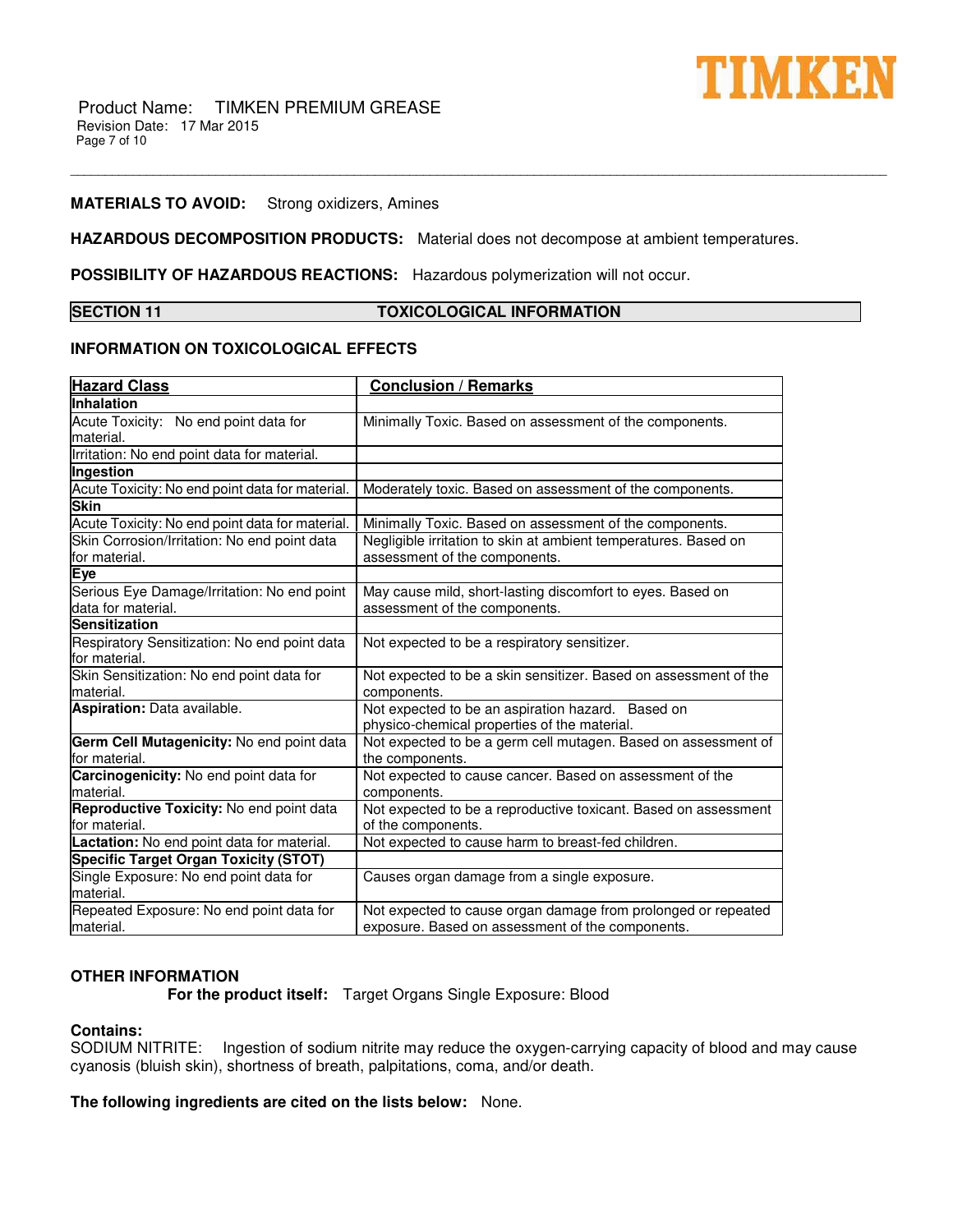

Product Name: TIMKEN PREMIUM GREASE Revision Date: 17 Mar 2015 Page 8 of 10

| --REGULATORY LISTS SEARCHED-- |               |                 |  |  |
|-------------------------------|---------------|-----------------|--|--|
| 1 = NTP CARC_                 | $3 = IARC 1$  | $5 = IARC 2B$   |  |  |
| 2 = NTP SUS                   | $4 = IARC 2A$ | $6 = OSHA CARC$ |  |  |

# **SECTION 12 ECOLOGICAL INFORMATION**

\_\_\_\_\_\_\_\_\_\_\_\_\_\_\_\_\_\_\_\_\_\_\_\_\_\_\_\_\_\_\_\_\_\_\_\_\_\_\_\_\_\_\_\_\_\_\_\_\_\_\_\_\_\_\_\_\_\_\_\_\_\_\_\_\_\_\_\_\_\_\_\_\_\_\_\_\_\_\_\_\_\_\_\_\_\_\_\_\_\_\_\_\_\_\_\_\_\_\_\_\_\_\_\_\_\_\_\_\_\_\_\_\_\_\_\_\_\_

The information given is based on data available for the material, the components of the material, and similar materials.

### **ECOTOXICITY**

Material -- Not expected to be harmful to aquatic organisms.

# **MOBILITY**

 Base oil component -- Low solubility and floats and is expected to migrate from water to the land. Expected to partition to sediment and wastewater solids.

# **PERSISTENCE AND DEGRADABILITY**

#### **Biodegradation:**

Base oil component -- Expected to be inherently biodegradable

### **BIOACCUMULATION POTENTIAL**

 Base oil component -- Has the potential to bioaccumulate, however metabolism or physical properties may reduce the bioconcentration or limit bioavailability.

# **SECTION 13 DISPOSAL CONSIDERATIONS**

Disposal recommendations based on material as supplied. Disposal must be in accordance with current applicable laws and regulations, and material characteristics at time of disposal.

# **DISPOSAL RECOMMENDATIONS**

### **REGULATORY DISPOSAL INFORMATION**

RCRA Information: The unused product, in our opinion, is not specifically listed by the EPA as a hazardous waste (40 CFR, Part 261D), nor is it formulated to contain materials which are listed as hazardous wastes. It does not exhibit the hazardous characteristics of ignitability, corrositivity or reactivity and is not formulated with contaminants as determined by the Toxicity Characteristic Leaching Procedure (TCLP). However, used product may be regulated.

**Empty Container Warning** Empty Container Warning (where applicable): Empty containers may contain residue and can be dangerous. Do not attempt to refill or clean containers without proper instructions. Empty drums should be completely drained and safely stored until appropriately reconditioned or disposed. Empty containers should be taken for recycling, recovery, or disposal through suitably qualified or licensed contractor and in accordance with governmental regulations. DO NOT PRESSURISE, CUT, WELD, BRAZE, SOLDER, DRILL, GRIND, OR EXPOSE SUCH CONTAINERS TO HEAT, FLAME, SPARKS, STATIC ELECTRICITY, OR OTHER SOURCES OF IGNITION. THEY MAY EXPLODE AND CAUSE INJURY OR DEATH.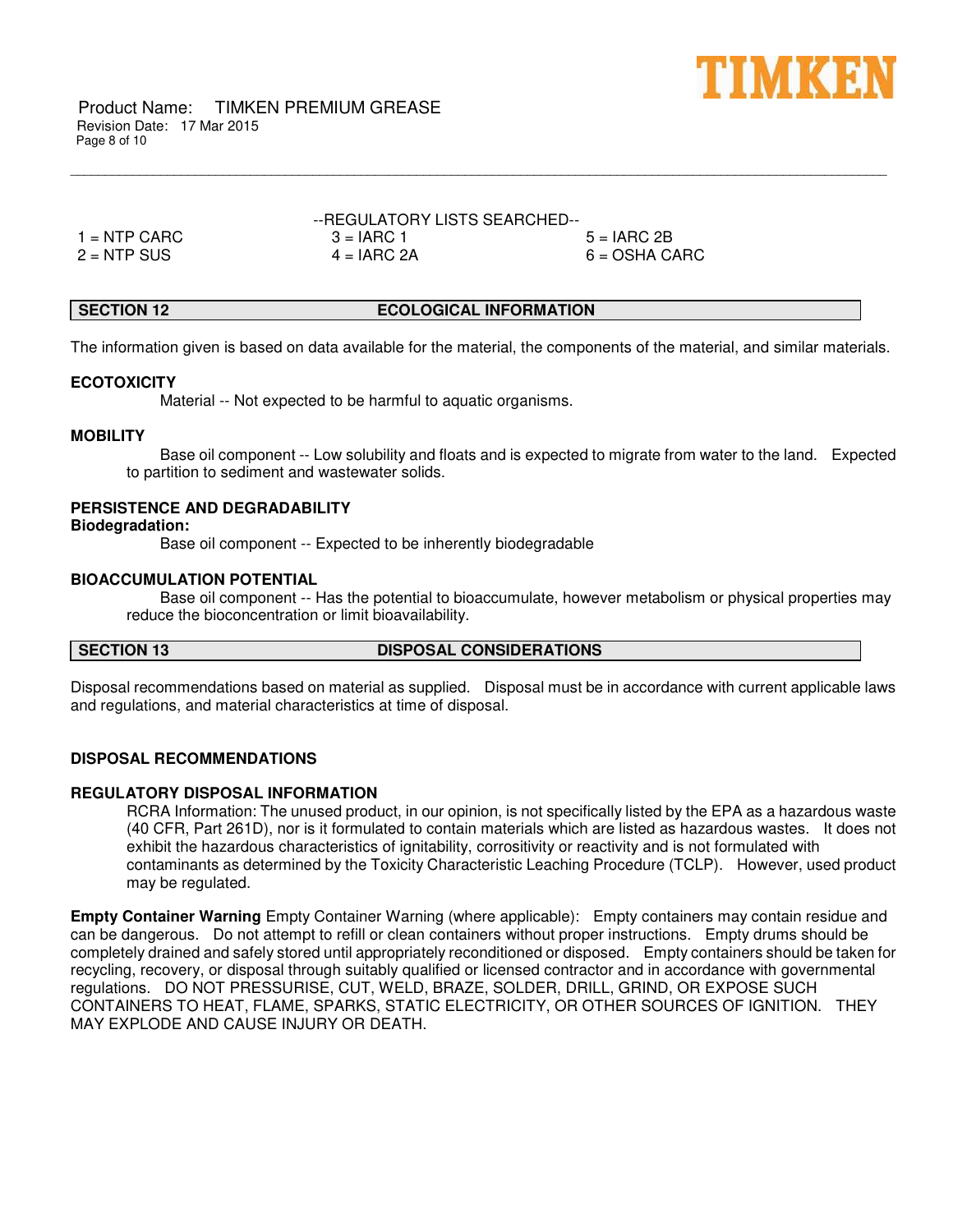

Product Name: TIMKEN PREMIUM GREASE Revision Date: 17 Mar 2015 Page 9 of 10

#### \_\_\_\_\_\_\_\_\_\_\_\_\_\_\_\_\_\_\_\_\_\_\_\_\_\_\_\_\_\_\_\_\_\_\_\_\_\_\_\_\_\_\_\_\_\_\_\_\_\_\_\_\_\_\_\_\_\_\_\_\_\_\_\_\_\_\_\_\_\_\_\_\_\_\_\_\_\_\_\_\_\_\_\_\_\_\_\_\_\_\_\_\_\_\_\_\_\_\_\_\_\_\_\_\_\_\_\_\_\_\_\_\_\_\_\_\_\_ **SECTION 14 TRANSPORT INFORMATION**

- **LAND (DOT):** Not Regulated for Land Transport
- **LAND (TDG):** Not Regulated for Land Transport
- **SEA (IMDG):** Not Regulated for Sea Transport according to IMDG-Code

**Marine Pollutant:** No

**AIR (IATA):** Not Regulated for Air Transport

# **SECTION 15 REGULATORY INFORMATION**

**OSHA HAZARD COMMUNICATION STANDARD:** This material is considered hazardous in accordance with OSHA HazCom 2012, 29 CFR 1910.1200.

**Listed or exempt from listing/notification on the following chemical inventories:** AICS, KECI, PICCS, TSCA

**EPCRA SECTION 302:** This material contains no extremely hazardous substances.

**SARA (311/312) REPORTABLE HAZARD CATEGORIES:** Immediate Health.

# **SARA (313) TOXIC RELEASE INVENTORY:**

| <b>Chemical Name</b>                       | <b>Number</b><br>CAS | Value<br>⊺vpical        |
|--------------------------------------------|----------------------|-------------------------|
| <b>ISOL</b><br>--<br>Nľ<br>JIUM-<br>'RII E | აკ2-00-Ր<br>7000     | $F^{\wedge}$<br>70<br>ີ |

# **The following ingredients are cited on the lists below:**

| <b>Chemical Name</b>        | <b>CAS Number</b> | <b>List Citations</b> |
|-----------------------------|-------------------|-----------------------|
| <b>IHYDRO TREATED HEAVY</b> | 64742-52-5        | 13.17.18              |
| INAPHTHENIC DISTILLATE      |                   |                       |
| SILICA, AMORPHOUS (FUMED)   | 112945-52-5       | 16                    |
| <b>SODIUM NITRITE</b>       | 7632-00-0         | 9, 13, 17, 18, 19     |

# --REGULATORY LISTS SEARCHED--

| $1 = ACGH ALL$ | $6 = TSCA 5a2$     | $11 = CA$ P65 REPRO | $16$ = MN RTK |
|----------------|--------------------|---------------------|---------------|
| $2 = ACGIH A1$ | $7 = TSCA5e$       | $12$ = CA RTK       | $17 = NJ$ RTK |
| $3 = ACGIH A2$ | $B = TSCA6$        | $13 = IL$ RTK       | $18 = PA$ RTK |
| $4 = OSHA Z$   | $9 = TSCA 12b$     | $14 = LA$ RTK       | $19 = RI RTK$ |
| $5 = TSCA4$    | $10 = CA$ P65 CARC | $15 = M1 293$       |               |

Code key: CARC=Carcinogen; REPRO=Reproductive